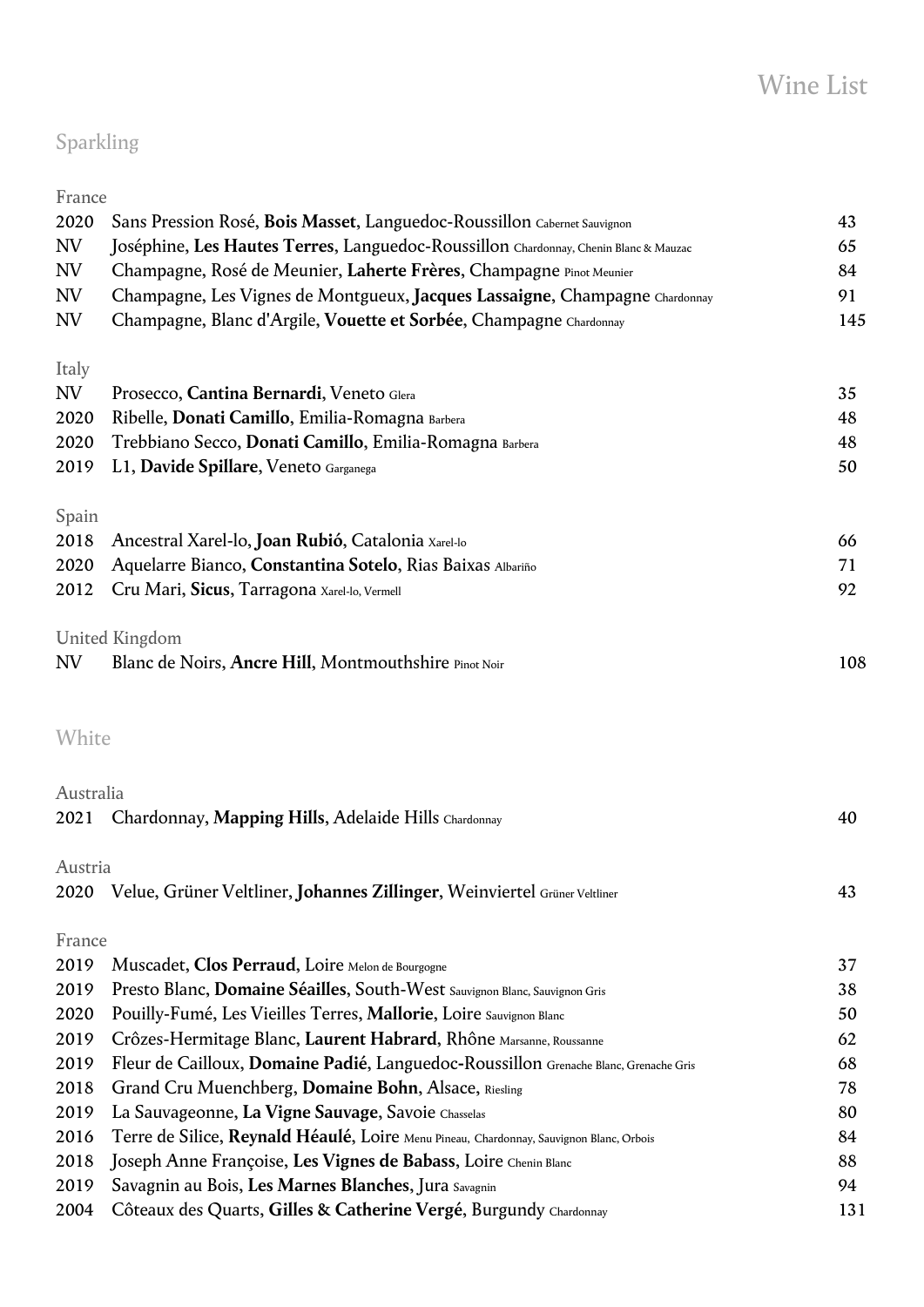| Germany |                                                                                                        |     |
|---------|--------------------------------------------------------------------------------------------------------|-----|
| 2018    | MauerFuchs, Jacob Tennstedt, Mosel Riesling                                                            | 140 |
| Italy   |                                                                                                        |     |
| 2020    | Friulano, Tenuta Aurea, Friuli Friulano                                                                | 24  |
| 2020    | Tule Bianco, Cantine Rallo, Sicily Cataratto                                                           | 28  |
| 2019    | Di Gino Marche Bianco, Fattoria San Lorenzo, Marche Verdicchio                                         | 35  |
| 2019    | Fol, Ezio Cerruti, Piemonte Moscato                                                                    | 48  |
| 2020    | Grillo, Barraco, Sicily Grillo                                                                         | 68  |
| Spain   |                                                                                                        |     |
| 2020    | Sant Pere D'Ambigats, Carlania, Catalonia Trepat, Macabeo                                              | 46  |
| 2020    | Rosalia, Constantina Sotelo, Rias Baixas Albariño                                                      | 49  |
| 2020    | Ingenium Blanco, Juiz Jimenez, Rioja Maturana Blanca                                                   | 54  |
| 2020    | Leirana, Forjas del Salnes, Rias Baixas Albariño                                                       | 65  |
| 2018    | Joanots, Joan Rubió, Catalonia Macabeu                                                                 | 68  |
| 2020    | Gratitud, Cosmic, Catalonia Sauvignon Blanc                                                            | 70  |
|         | United Kingdom                                                                                         |     |
| 2019    | Horsmonden Dry White, Davenport Vineyard, East Sussex Bacchus, Ortega, Faber, Siegerrebe and Huxelrebe | 47  |
| 2020    | Chardonnay, Ancre Hill, Montmouthshire Chardonnay                                                      | 65  |
|         |                                                                                                        |     |
|         |                                                                                                        |     |

### Skin contact

| France   |                                                               |    |
|----------|---------------------------------------------------------------|----|
| 2019     | Ginger, Mas Théo, Rhône Roussanne, Marsanne                   | 48 |
|          |                                                               |    |
| Italy    |                                                               |    |
| 2020     | Grinton Sauvignon Blanc, Ombretta, Veneto Sauvignon Blanc     | 54 |
| 2019     | Garnaccia, Montesecondo, Tuscany Vernaccia                    | 76 |
| 2020     | Le Mie Origini, Alessandro Viola, Sicily Catarratto           | 80 |
| 2016     | Venezia Giulia "Jakot" (50cl), Radikon, Friuli Tokai Friulano | 84 |
|          |                                                               |    |
| Slovenia |                                                               |    |
| 2016     | Malvazija, Klabjan, Istria Malvasia                           | 91 |
|          |                                                               |    |
| Spain    |                                                               |    |
| 2020     | Sos #9 Succes Vinicola, Oriol Artigas, Catalonia Macabeo      | 56 |
| 2020     | Ninja de las Uvas, Julia Casado, Murcia Macabeo               | 58 |
|          |                                                               |    |

## Pink

| France |                                                                                       |    |
|--------|---------------------------------------------------------------------------------------|----|
|        | 2021 Cinsault Rosé "Le Paradou", Famille Chaudière, Provence Cinsault                 |    |
|        | 2020 Le Rosé, Fronton, Domaine Plaisance-Penavayre, South-West Négrette, Syrah, Gamay | 35 |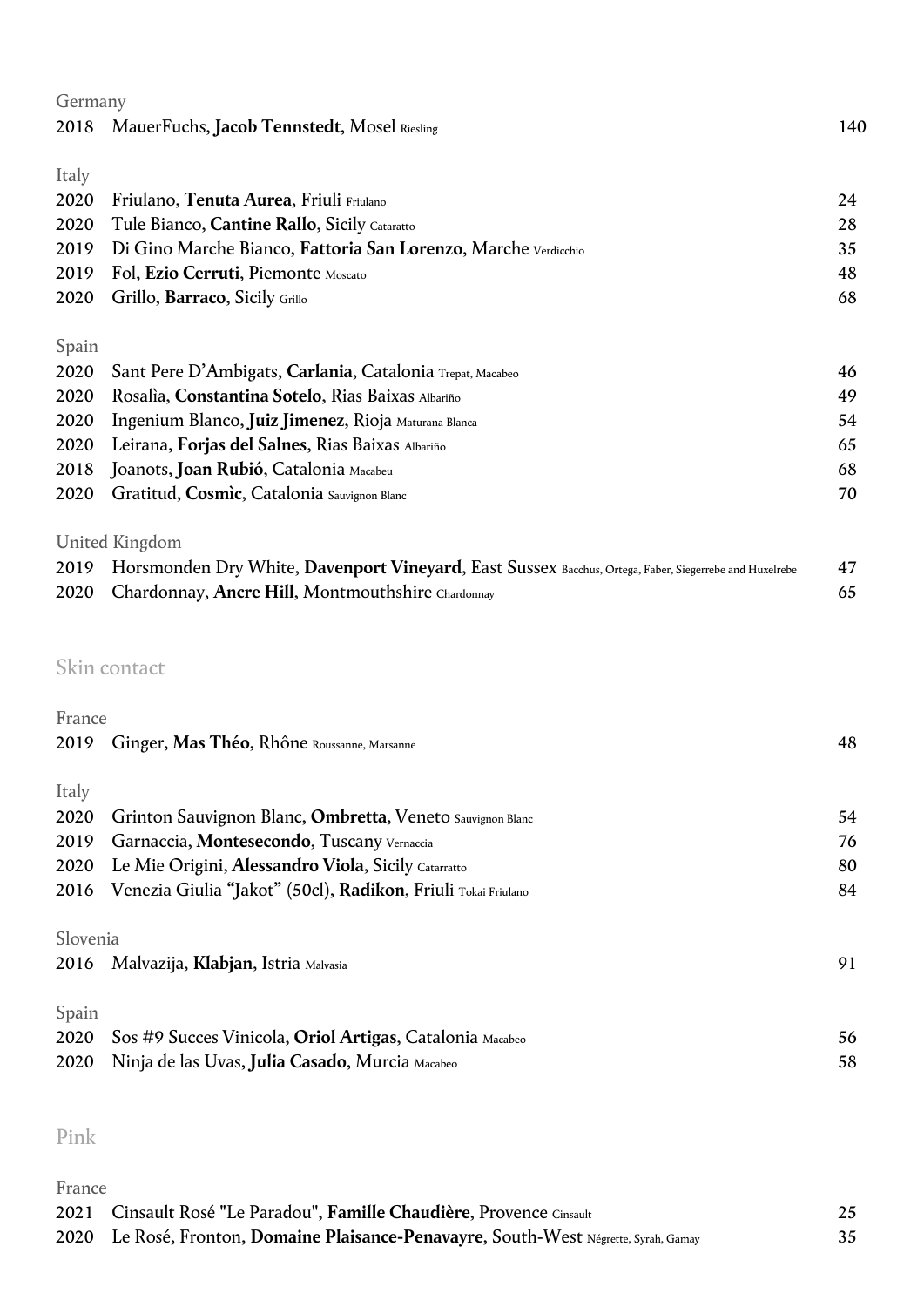| Germany |                                                                                |    |
|---------|--------------------------------------------------------------------------------|----|
| 2020    | Ponderosa, Piri Naturel, Nahe Pinot Noir, Pinot Gris                           | 78 |
| Italy   |                                                                                |    |
| NV      | Rosato (1L), Sfera, Abruzzo Montelpuciano d'Abruzzo                            | 52 |
| 2020    | Rosato, Lamoresca, Sicily Frappato, Nero d'Avola & Moscato                     | 58 |
| 2020    | Tu, Cantina Giardino, Campania Aglianico, Primitivo, Piedirosso, Coda di Volpe | 58 |
| Spain   |                                                                                |    |
| 2020    | Cauzón Rosado, Cauzón, Andalusia Tempranillo                                   | 50 |
| 2020    | Si Si Macabeu, Jordi Llorens, Catalonia Macabeu                                | 55 |
| 2020    | 8 Tires, Mendall, Catalonia Garnacha                                           | 66 |

#### Red

| Austria |                                                         |  |
|---------|---------------------------------------------------------|--|
|         | 2020 Rot, Martin Obenaus, Weinviertel, Austria Zweigelt |  |

| 2019 P'tit Gaby, Mas Théo, Rhône Syrah, Grenache, Carignan                                       | 40 |
|--------------------------------------------------------------------------------------------------|----|
| 2018 Fine Amor, Domaine Lacroix-Vanel, Languedoc-Roussillon Grenache, Cinsault, Mourvèdre, Syrah | 46 |
| 2019 Mondeuse Tradition, Yves Duport, Bugey Mondeuse                                             | 47 |
| 2018 Terroir de Roche, Moritz-Prado, Alsace Pinot Noir                                           | 50 |
| 2019 Duc des Nauves, Domaine Le Puy, Bordeaux Merlot Blend                                       | 58 |
| 2018 Canon-Fronsac, Lamarche-Canon, Bordeaux Merlot Blend                                        | 60 |
| 2017 Aux Amis d'une Tranche Charmeuse, Philippe Jambon, Beaujolais Gamay                         | 62 |
| 2014 Chinon - Clos de Turpenay, Château de Coulaine, Loire Cabernet Franc                        | 66 |
| 2018 Maranges Les Aubuzes, Domaine du Clair Obscur, Burgundy Pinot Noir                          | 88 |

Italy

|        | 2021 Nero Di Troia, Domus, Puglia, Italy Nero di Troia                          | 24  |
|--------|---------------------------------------------------------------------------------|-----|
| 2020   | Alessandrino Rosso, Valli Unite, Piemonte, Italy Barbera, Dolcetto, Croatina    | 29  |
| 2020   | Vulcano Chiaro, Salvatore Marino, Sicily Frappato                               | 32  |
| 2019   | UVA, Passione Natura, Abruzzo Montepulciano d'Abruzzo                           | 38  |
| 2020   | Rosso Trilli, Gazzetta, Lazio Aleatico, Procanico                               | 60  |
| 2020   | Rosso di Valtellina, Arpepe, Lombardy Nebbiolo                                  | 68  |
| 2020   | Chianti Classico, Montesecondo, Tuscany Sangiovese                              | 78  |
| 2009   | Montebuono, Barbacarlo, Lombardy, Italy Croatina, Uva Rara, Ughetta and Barbera | 160 |
|        |                                                                                 |     |
| Serbia |                                                                                 |     |
|        |                                                                                 | 10  |

#### 2020 Kadarka, **Oszkàr Maurer**, Szerèmsèg Kadarka 48

#### Slovenia

|  | 2009 Mora, Klinec, Bdra Cabernet Franc, Cabernet Sauvignon, Merlot | 170 |
|--|--------------------------------------------------------------------|-----|
|--|--------------------------------------------------------------------|-----|